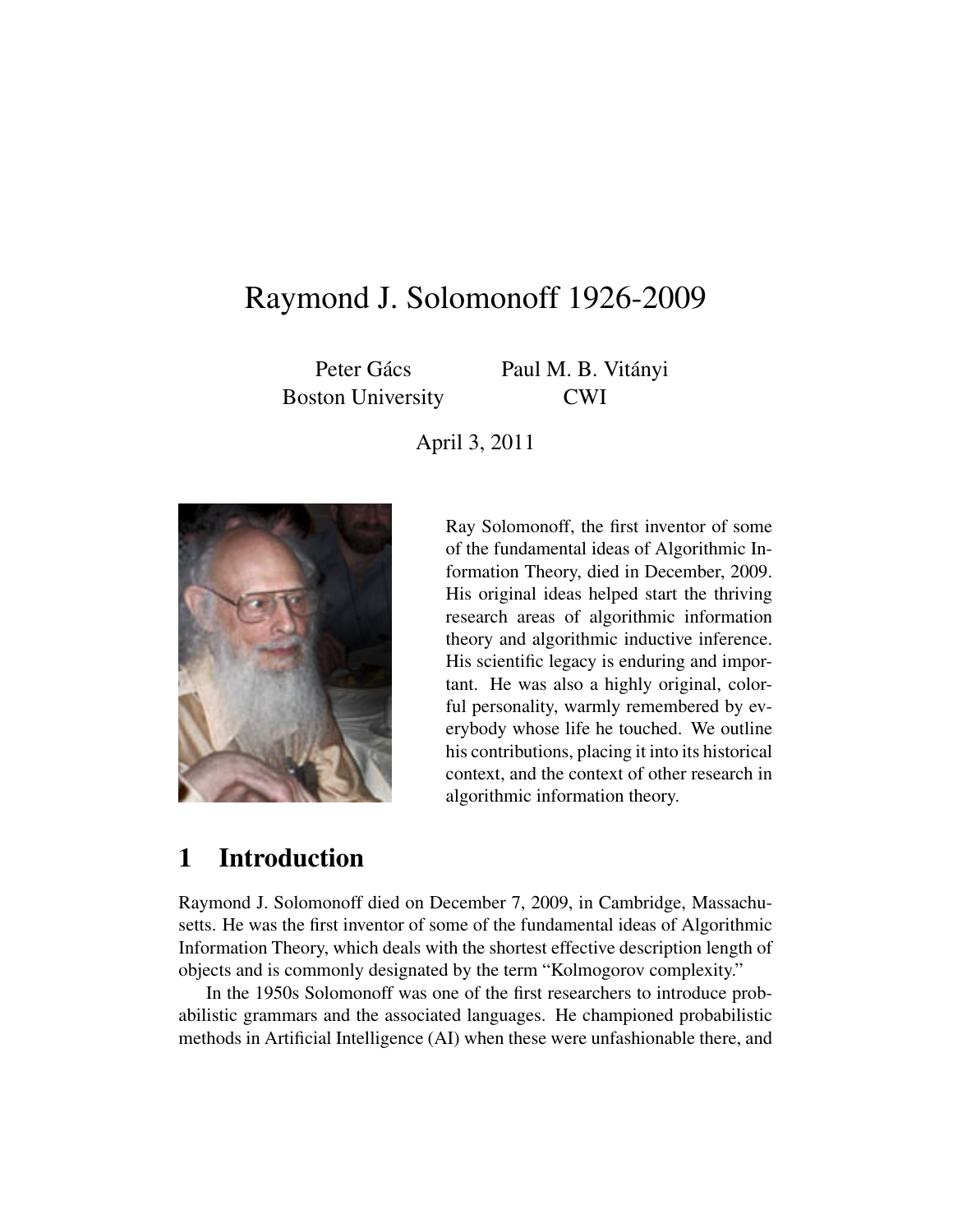treated questions of machine learning early on. But his greatest contribution is the creation of Algorithmic Information Theory.

In November 1960, Solomonoff published the report [\[14\]](#page-15-0) presenting the basic ideas of Algorithmic Information Theory as a means to overcome serious problems associated with the application of Bayes's rule in statistics. His findings (in particular, the invariance theorem) were mentioned prominently in April 1961 in Minsky's symposium report [\[8\]](#page-14-0). (Andrei N. Kolmogorov, the great Russian mathematician, started lecturing on description complexity in Moscow seminars about the same time.)

Solomonoff's objective was to formulate a completely general theory of inductive reasoning that would overcome shortcomings in Carnap's [\[1\]](#page-14-1). Following some more technical reports, in a long journal paper in two parts he introduced "Kolmogorov" complexity as an auxiliary concept to obtain a universal a priori probability and proved the invariance theorem that, in various versions, is one of the characteristic elements of Algorithmic Information Theory [\[16,](#page-15-1) [17\]](#page-15-2). The mathematical setting of these ideas is described in some detail below.

Solomonoff's work has led to a novel approach in statistics leading to applicable inference procedures such as the minimal description length principle. Jorma J. Rissanen, credited with the latter, relates that his invention is based on Solomonoff's work with the idea of applying it to classical statistical inference [\[10,](#page-15-3) [11\]](#page-15-4).

Since Solomonoff is the first inventor of Algorithmic Information Theory, one can raise the question whether we ought to talk about "Solomonoff complexity". However, the name "Kolmogorov complexity" for shortest effective description length has become well entrenched and is commonly understood. Solomonoff's publications apparently received little attention until Kolmogorov started to refer to them from 1968 onward. Says Kolmogorov, "I came to similar conclusions [as Solomonoff], before becoming aware of Solomonoff's work, in 1963–1964" and "The basic discovery, which I have accomplished independently from and simultaneously with R. Solomonoff, lies in the fact that the theory of algorithms enables us to eliminate this arbitrariness by the determination of a 'complexity' which is almost invariant (the replacement of one method by another leads only to the addition of a bounded term)"

Solomonoff's early papers contain in veiled form suggestions about randomness of finite strings, incomputability of Kolmogorov complexity, computability of approximations to the Kolmogorov complexity, and resource-bounded Kolmogorov complexity.

Kolmogorov's later introduction of complexity was motivated by informa-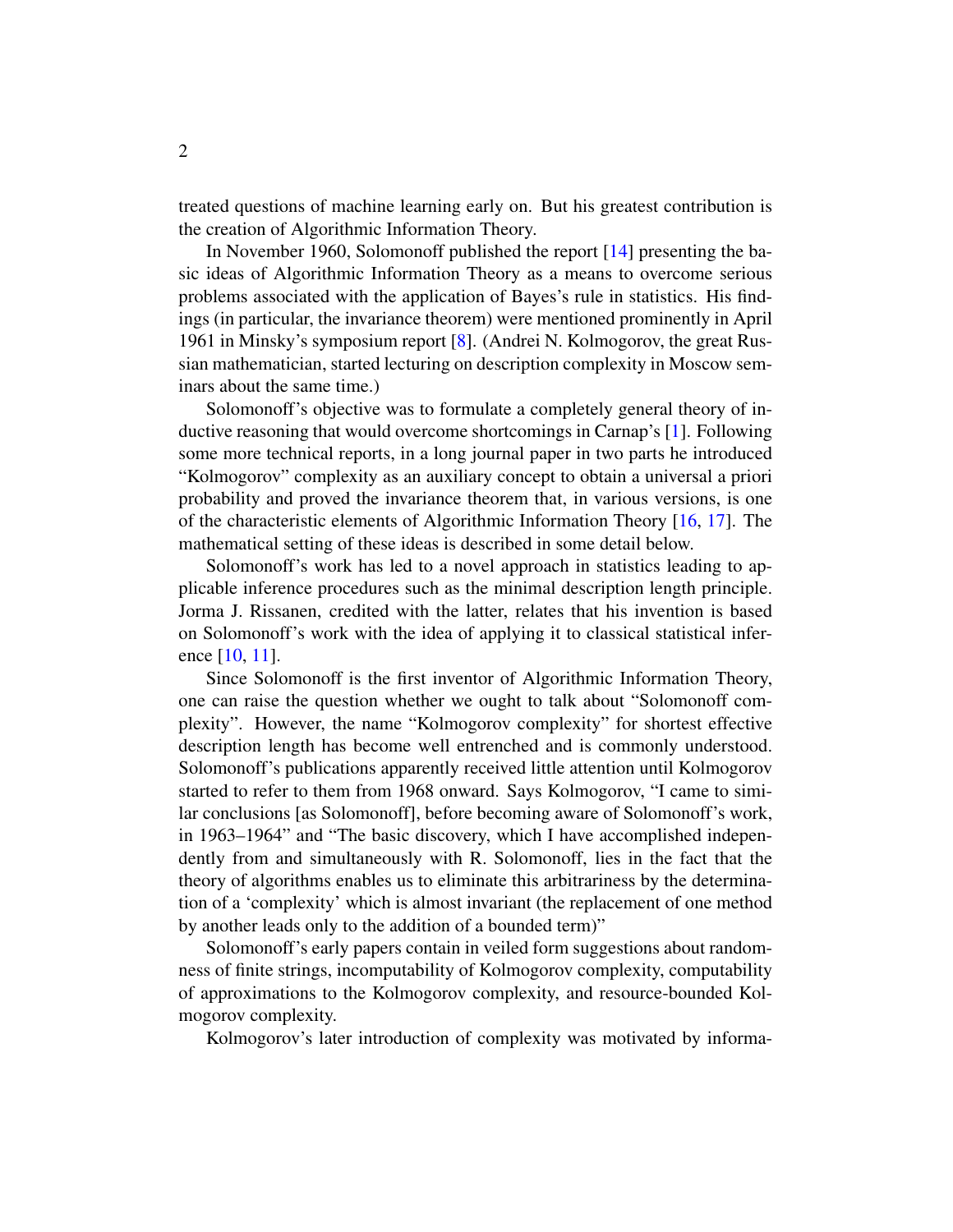tion theory and problems of randomness. Solomonoff introduced algorithmic complexity independently and earlier and for a different reason: inductive reasoning. Universal a priori probability, in the sense of a single prior probability that can be substituted for each actual prior probability in Bayes's rule was invented by Solomonoff with Kolmogorov complexity as a side product, several years before anybody else did.

A third inventor is Gregory J. Chaitin, who formulated a proper definition of Kolmogorov complexity at the end of his paper [\[2\]](#page-14-2).

For a more formal and more extensive study of most topics treated in this paper, we recommend [\[7\]](#page-14-3).

#### <span id="page-2-0"></span>2 The inventor

Ray Solomonoff published a scientific autobiography up to 1997 as [\[23\]](#page-16-0). He was born on July 25, 1926, in Cleveland, Ohio, in the United States. He studied physics during 1946-1950 at the University of Chicago (he recalls the lectures of E. Fermi). He obtained a Ph.B. (bachelor of philosophy) and a M.Sc. in physics. He was already interested in problems of inductive inference and exchanged viewpoints with the resident philosopher of science at the University of Chicago, Rudolf Carnap, who taught an influential course in probability theory.

From 1951-1958 he held half-time jobs in the electronics industry doing math and physics and designing analog computers.

In 1956, Solomonoff was one of the 10 or so attendees of the Dartmouth Summer Research Conference on Artificial Intelligence, at Dartmouth College in Hanover, New Hampshire, organized by M. Minsky, J. McCarthy and C.E. Shannon, and in fact stayed on to spend the whole summer there. (This meeting gave AI its name.) There Solomonoff wrote a memo on inductive inference.

McCarthy had the idea that given every mathematical problem, it could be brought into the form of "given a machine and a desired output, find an input from which the machine computes that output." Solomonoff suggested that there was a class of problems that was not of that form: "given an initial segment of a sequence, predict its continuation." McCarthy then thought that if one saw a machine producing the initial segment, and then continuing past that point, would one not think that the continuation was a reasonable extrapolation? With that the idea got stuck, and the participants left it at that.

Also in 1956, Ray circulated a manuscript of "An Inductive Inference Machine" at the Dartmouth Summer Research Conference on Artificial Intelligence,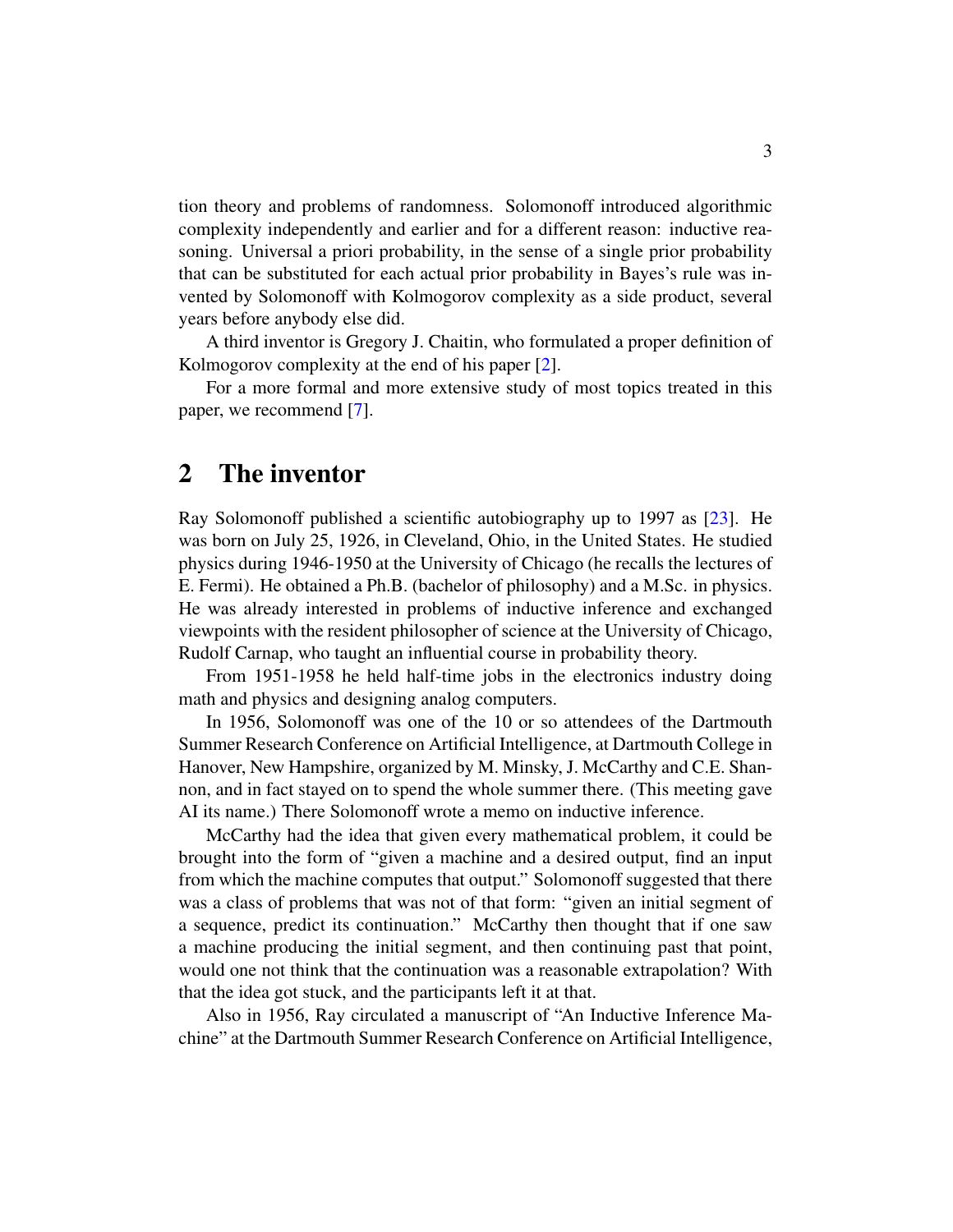and in 1957 he presented a paper with the same name at the IRE Convention, Section on Information Theory, a forerunner of the IEEE Symposium on Information Theory. This partially used Chomsky's paper [\[3\]](#page-14-4) read at a Symposium on Information Theory held at MIT in September 1956. "An Inductive Inference Machine" already stressed training sequences and using previous solutions in solving more complex problems. In about 1958 he left his half-time position in industry and joined Zator Company full time, a small research outfit located in some rooms at 140 1/2 Mount Auburn Street, Cambridge, Massachusetts, which had been founded by Calvin Mooers around 1954 for the purpose of developing information retrieval technology. Floating mainly on military funding, Zator Co. was a research front organization, employing Mooers, Solomonoff, Mooers's wife, and a secretary, as well as at various times visitors such as Marvin Minsky. It changed its name to the more martial sounding Rockford Research (Rockford, Illinois, was a place where Mooers had lived) around 1962. In 1968, the US Government reacted to public pressure (related to the Vietnam War) by abolishing defense funding of civil research, and Rockford foundered. Being out of a job, Solomonoff left and founded his own (one-man) company, Oxbridge Research, in Cambridge in 1970, and has been there ever since, apart from spending nine months as research associate at MIT's Artificial Intelligence Laboratory, the academic year 1990-1991 at the University of Saarland, Saarbruecken, Germany, and a more recent sabbatical at IDSIA, Lugano, Switzerland.

It is unusual to find a productive major scientist that is not regularly employed at all. But from all the elder people (not only scientists) we know, Ray Solomonoff was the happiest, the most inquisitive, and the most satisfied. He continued publishing papers right up to his death at 83.

In 1960 Solomonoff published [\[14\]](#page-15-0), in which he gave an outline of a notion of universal a priori probability and how to use it in inductive reasoning (rather, prediction) according to Bayes's rule. This was sent out to all contractors of the Air Force who were even vaguely interested in this subject. In [\[16,](#page-15-1) [17\]](#page-15-2), Solomonoff developed these ideas further and defined the notion of enumeration, a precursor of monotone machines, and a notion of universal a priori probability based on his variant of the universal monotone machine. In this way, it came about that the original incentive to develop a theory of algorithmic information content of individual objects was Solomonoff's invention of a universal a priori probability that can be used as a priori probability in applying Bayes's rule.

Solomonoff's first approach was based on Turing machines with markers that delimit the input. This led to awkward convergence problems with which he tried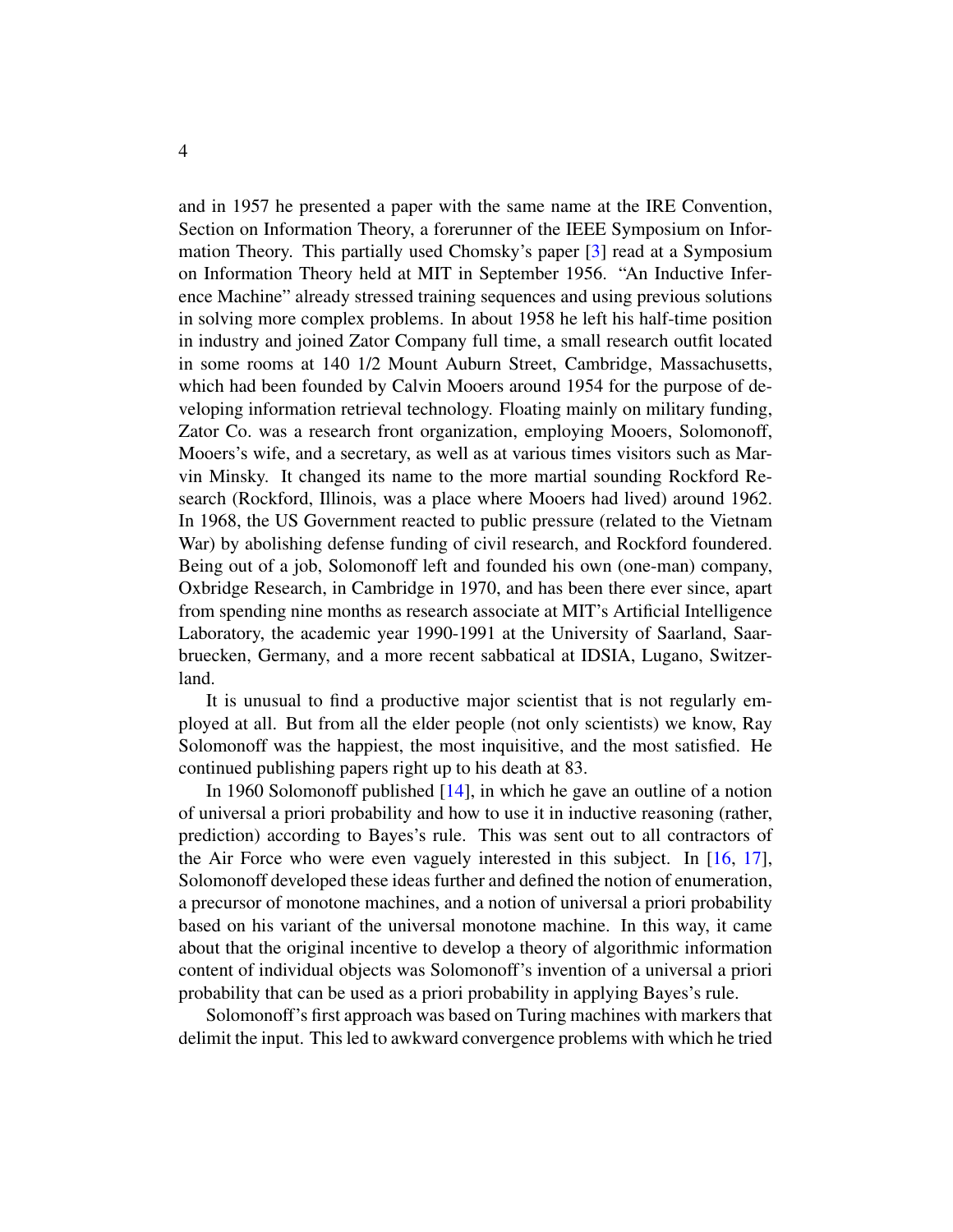to deal in an ad-hoc manner. The young Leonid A. Levin (who in [\[27\]](#page-16-1) developed his own mathematical framework, which became the source of a beautiful theory of randomness), was told by Kolmogorov about Solmonoff's work. He added a reference to it, but had in fact a hard time digesting the informalities; later though, he came to appreciate the wealth of ideas in [\[16\]](#page-15-1). Solomonoff welcomed Levin's new formalism with one exception: it bothered him that the universal a priori probability for prediction is a semimeasure but not a measure (see below). He continued to advocate a normalization operation keeping up a long technical argument with Levin and Solovay.

In 2003 he was the first recipient of the Kolmogorov Award by The Computer Learning Research Center at the Royal Holloway, University of London, where he gave the inaugural Kolmogorov Lecture. Solomonoff was a visiting Professor at the CLRC. A list of his publications (published and unpublished) is at http://world.std.com/∼rjs/pubs.html.

### <span id="page-4-1"></span>3 The formula

Solomonoff's main contribution is best explained if we start with his inference formula not as he first conceived it, but in the cleaner form as it is known today, based on Levin's definition of apriori probability [\[27\]](#page-16-1). Let *T* be a computing device, say a Turing machine. We assume that it has some, infinitely expandable, internal memory (say, some tapes of the Turing machine). At each step, it may or may not ask for some additional input symbol from the alphabet  $\{0,1\}$ , and may or may not output some symbol from some finite alphabet  $\Sigma$ . For a finite or infinite binary string  $p$ , let  $T(p)$  be the (finite or infinite) output sequence emitted while not reading beyond the end of *p*. Consider the experiment in which the input is an infinite sequence of tosses of an independent unbiased coin. For a finite sequence  $x = x_1 \dots x_n$  written in the alphabet  $\Sigma$ , let  $M_T(x)$ be the probability that the sequence outputted in this experiment begins with *x*. More formally, let  $T^{-1}(x)$  be the set of all those binary sequences p that the output string  $T(p)$  contains x as a prefix, while if  $p'$  is a proper prefix of p then  $T(p')$  does not output *x* yet. Then

<span id="page-4-0"></span>
$$
M_T(x) = \sum_{p \in T^{-1}(x)} 2^{-|p|},\tag{1}
$$

where  $|p|$  is the length of the binary string p. The quantity  $M_T(x)$  can be considered the *algorithmic probability* of the finite sequence *x*. It depends, of course,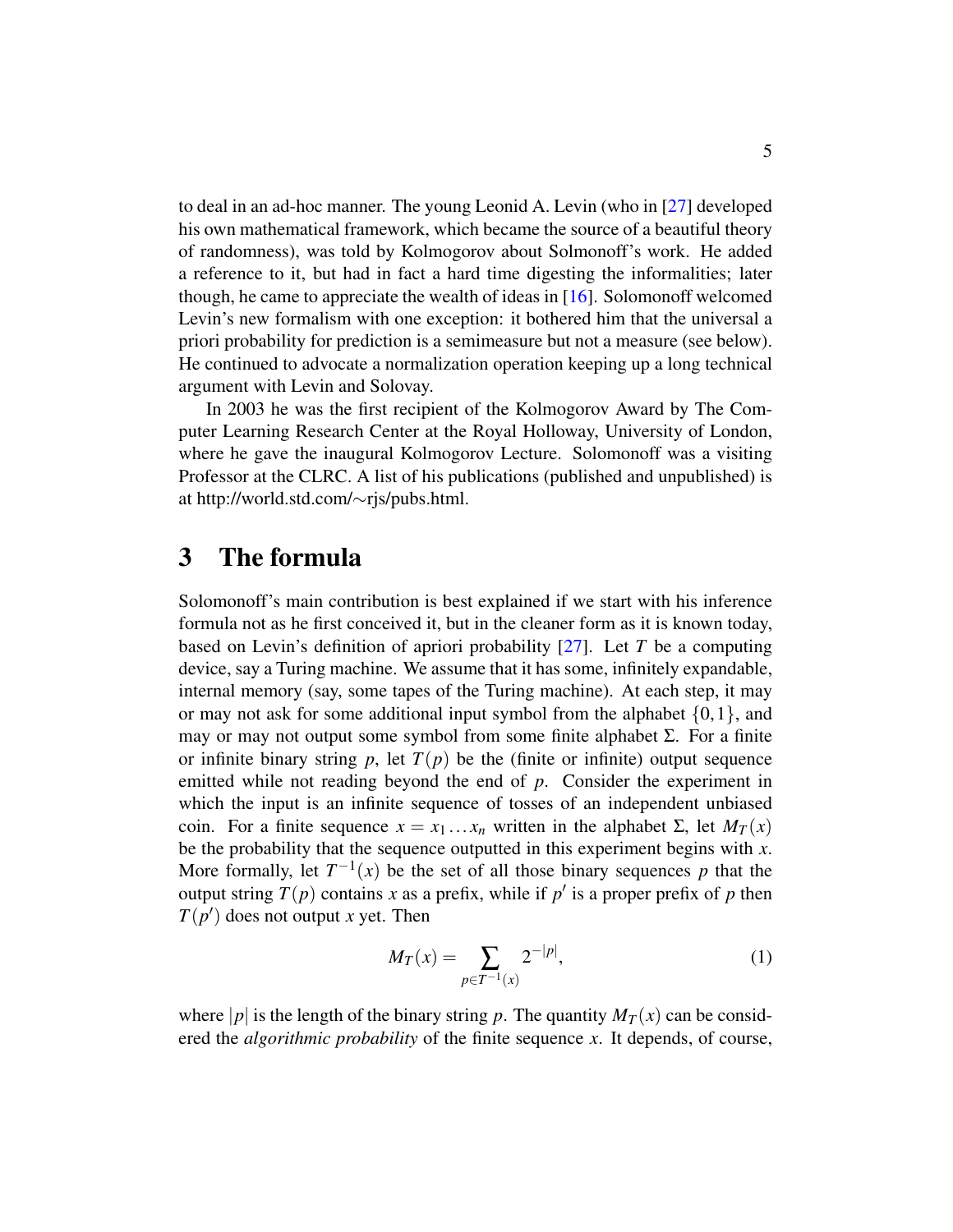on the choice of machine *T*, but if *T* is a universal machine of the type called *optimal* then this dependence is only minor. Indeed, for an optimal machine *U*, for all machines *T* there is a finite binary  $r_T$  with the property  $T(p) = U(r_T p)$  for all *p*. This implies  $M_U(x) \ge 2^{-|r_T|} M_T(x)$  for all *x*. Let us fix therefore such an optimal machine *U* and write  $M(x) = M_U(x)$ . This is (the best-known version of) Solomonoff's *apriori probability*.

Now, Solomonoff's prediction formula can be stated very simply. Given a sequence *x* of experimental results, the formula

<span id="page-5-0"></span>
$$
\frac{M(xy)}{M(x)}\tag{2}
$$

assigns a probability to the event that *x* will be continued by a sequence (or even just a symbol) *y*. In what follows we will have opportunity to appreciate the theoretical attractiveness of the formula: its prediction power, and its combination of a number of deep principles. But let us level with the reader: it is incomputable, so it can serve only as an ideal embodiment of some principles guiding practical prediction. (Even the apriori probability  $M(x)$  by itself is incomputable, but it is at least approximable by a monotonic sequence from below.)

#### <span id="page-5-1"></span>4 First, informal ideas

Scientific ideas of great originality, when they occur the first time, rarely have the clean, simple form that they acquire later. Nowadays one introduces description complexity ("Kolmogorov" complexity) by a simple definition referring to Turing machines. Then one proceeds to a short proof of the existence of an optimal machine, further to some simple upper and lower bounds relating it to probability and information. This a highly effective, formally impeccable way to introduce an obviously interesting concept.

Inductive inference is a harder, more controversial issue than information and randomness, but this is the problem that Solomonoff started with! In the first papers, it is easy to miss the formal definition of complexity since he uses it only as an auxiliary quantity; but he did prove the machine independence of the length of minimal codes.

The first written report seems to be [\[14\]](#page-15-0). It cites only the book [\[1\]](#page-14-1) of Carnap, whose courses Solomonoff attended. And Carnap may indeed have provided the inspiration for a probability based on pure logical considerations. The technical report form allowed the gradual, informal development of ideas.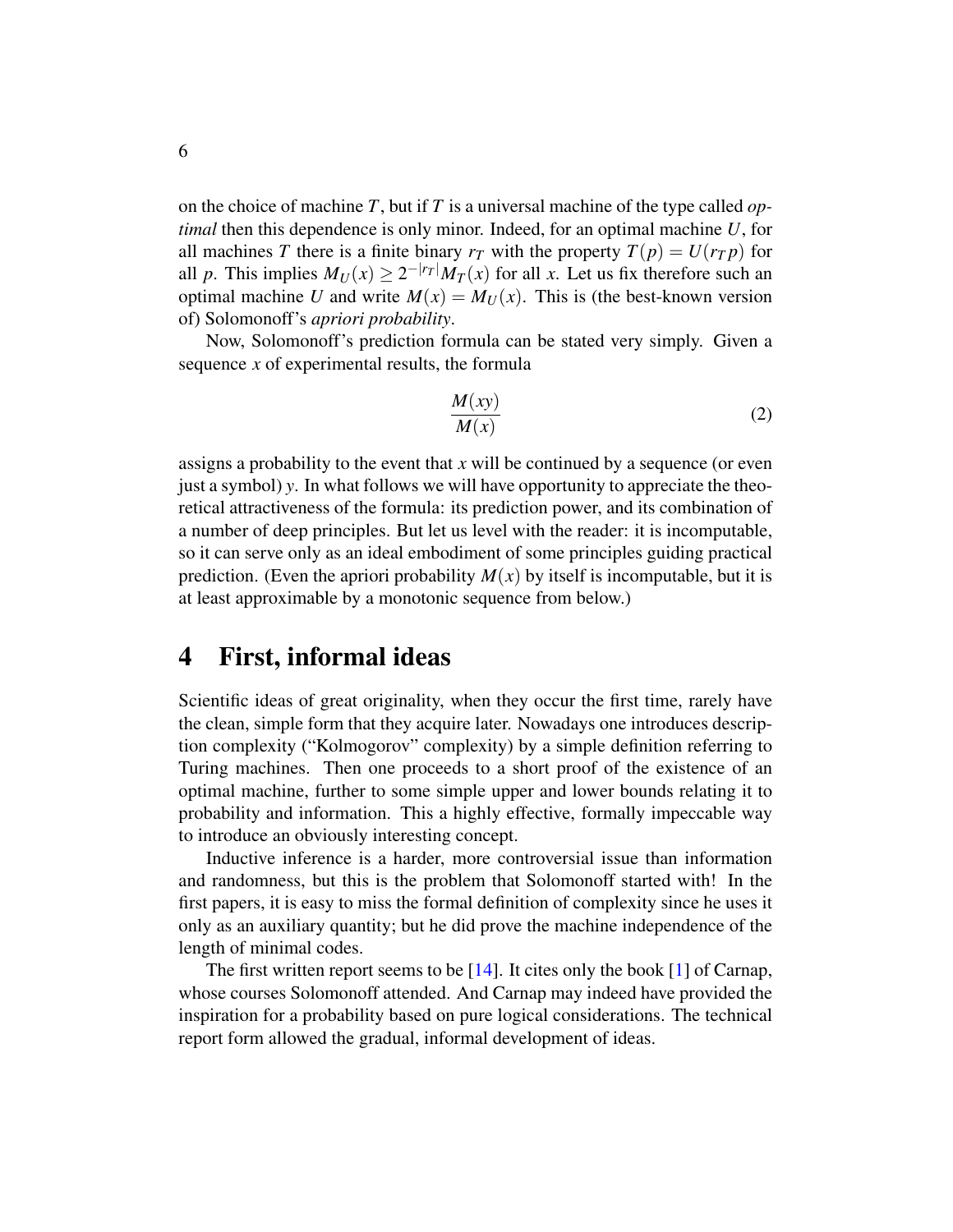The work starts with confining the considerations to one particular formal representation of the general inference problem: predicting the continuations of a finite sequence of characters. Without making any explicit references, it sets out to combine two well-studied principles of inductive inference: Bayesian statistics and the principle that came to be known (with whatever historic justification) as "Occam's Razor". A radical version of this principle says that we should look for a shortest explanation of the experimental results and use this explanation for prediction of future experiments. In the context of prediction, it will be therefore often justified to call descriptions *explanations*.

Here is the second paragraph of the introduction:

Consider a very long sequence of symbols—e.g., a passage of English text, or a long mathematical derivation. We shall consider such a sequence of symbols to be "simple" and have high a priori probability, if there exists a very brief description of this sequence using, of course, some sort of stipulated description method. More exactly, if we use only the symbols 0 and 1 to express our description, we will assign the probability  $2^{-n}$  to a sequence of symbols, if its shortest possible binary description contains *n* digits.

The next paragraph already makes clear that what he will mean by a short "description" of a string *x*: a program of a general-purpose computer that outputs *x*.

The combination of these three ingredients: *simplicity, apriori probability, universal computer* turned out to have explosive power, forming the start of a theory that is far from having exhausted its potential now, 50 years later. This was greatly helped by Kolmogorov's independent discovery that related them explicitly to two additional classical concepts of science: *randomness* and *information*.

There is another classical principle of assigning apriori probabilities that has been given a new interpretation by Solomonoff's approach: *Laplace's principle of indifference*. This says that in the absence of any information allowing to prefer one alternative to another, all alternatives should be assigned the same probability. This principle has often been criticized, and it is indeed not easy to delineate its reasonable range of applicability, beyond the cases of obvious symmetry. Now in Solomonoff's theory, Laplace's principle can be seen revived in the following sense: if an outcome has several possible formal descriptions (interpreted by the universal monotonic machine), then *all descriptions of the same length are assigned the same probability*.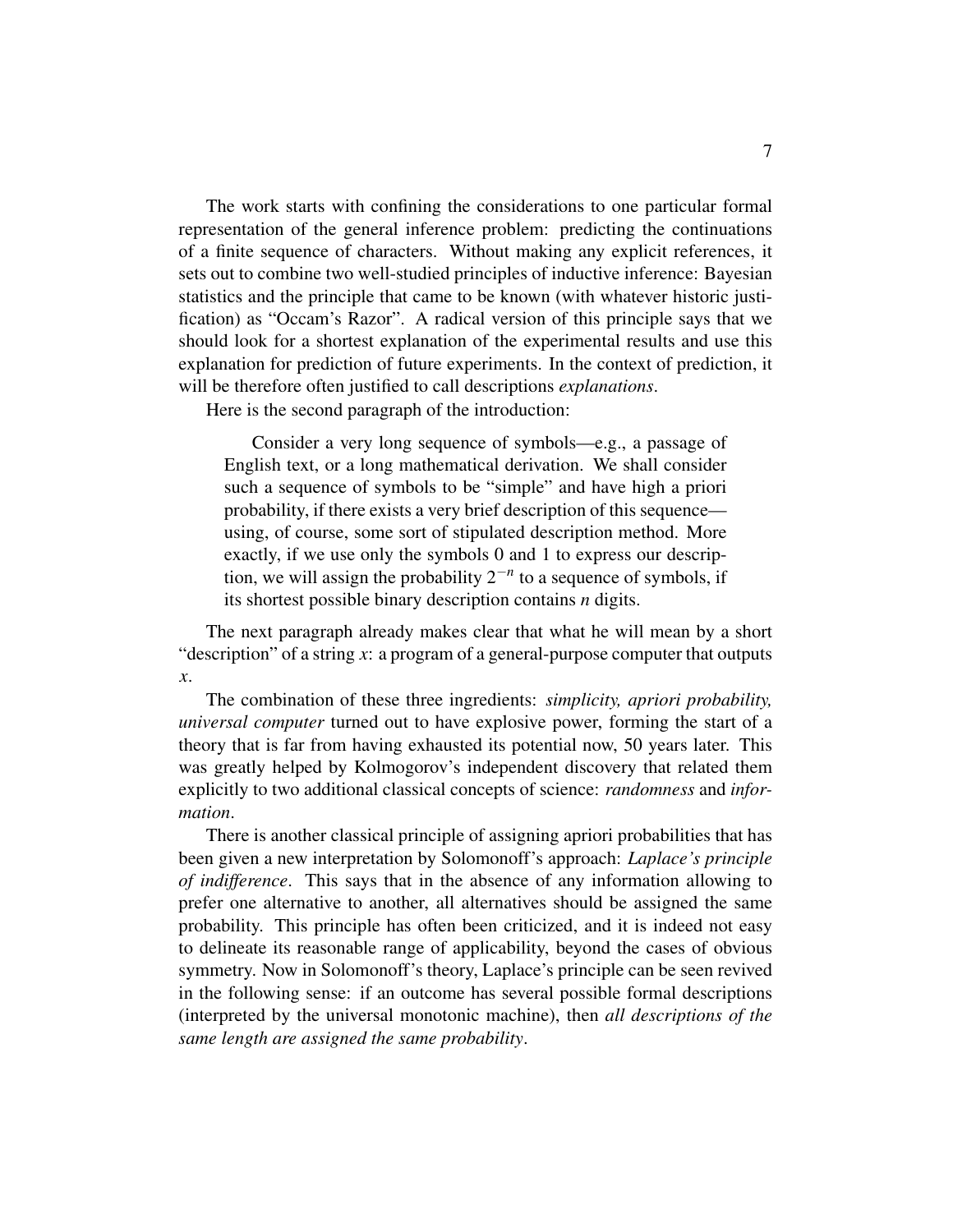The rest of the report  $[14]$  has a groping, gradual nature as it is trying to find the appropriate formula for apriori probability based on simplicity of descriptions.

The problems it deals with are quite technical in nature, that is it is (even) less easy to justify the choices made for their solution on a philosophical basis. As a matter of fact, Solomonoff later uses (normalized versions of) [\(2\)](#page-5-0) instead of the formulas of these early papers. Here are the problems:

- 1. Machine dependence. This is the objection most successfully handled in the paper.
- <span id="page-7-0"></span>2. If we assign weight 2−*<sup>n</sup>* to binary strings of length *n* then the sum of the weights of all binary strings is infinite. The problem is dealt with in an adhoc manner in the report, by assigning a factor  $(1 - \epsilon)^k$  to strings of length  $k$ . I ater papers in particular Solomonoff's first published paper [16] on the *k*. Later papers, in particular Solomonoff's first published paper [\[16\]](#page-15-1) on the subject, solve it more satisfactorily by using some version of definition [\(1\)](#page-4-0): on monotone machines, the convergence problem disappears.
- <span id="page-7-1"></span>3. We should be able to get arbitrary conditional probabilities in our Bayesian inference, but probability based on shortest description leads to probabilities that are powers of two. Formula [\(2\)](#page-5-0) solves this problem as simply as it solved the previous one, but the first publication  $[16]$  did not abandon the ad-hoc approach of the technical report yet either, summing up probabilities for all continuations of a certain length (and taking the limit).
- <span id="page-7-2"></span>4. There are principles of induction suggesting that not only minimal descriptions (explanations) should be considered. Formula [\(2\)](#page-5-0) incorporates all descriptions in a natural manner. Again, the ad-hoc approach, extending the sum over all descriptions (weighted as above), still is also offered in [\[16\]](#page-15-1).

It remained for later researchers (Kolmogorov, Levin) to discover that—in certain models (though not on monotonic computers) even to within an additive constant—asymptotically, the logarithm of the apriori probability obtained this way is the same as the length of the shortest description. Thus, a rule that bases prediction on shortest explanations is not too different from a rule using the prediction fitting "most" explanations. In terms of the monotone machines, this relation can be stated as follows. For a string *x*, let  $Km(x)$ be the length of the shortest binary string that causes the fixed optimal monotonic machine to output some continuation of *x*. Then

<span id="page-7-3"></span>
$$
Km(x) - 2\log Km(x) \le -\log M(x) \le Km(x). \tag{3}
$$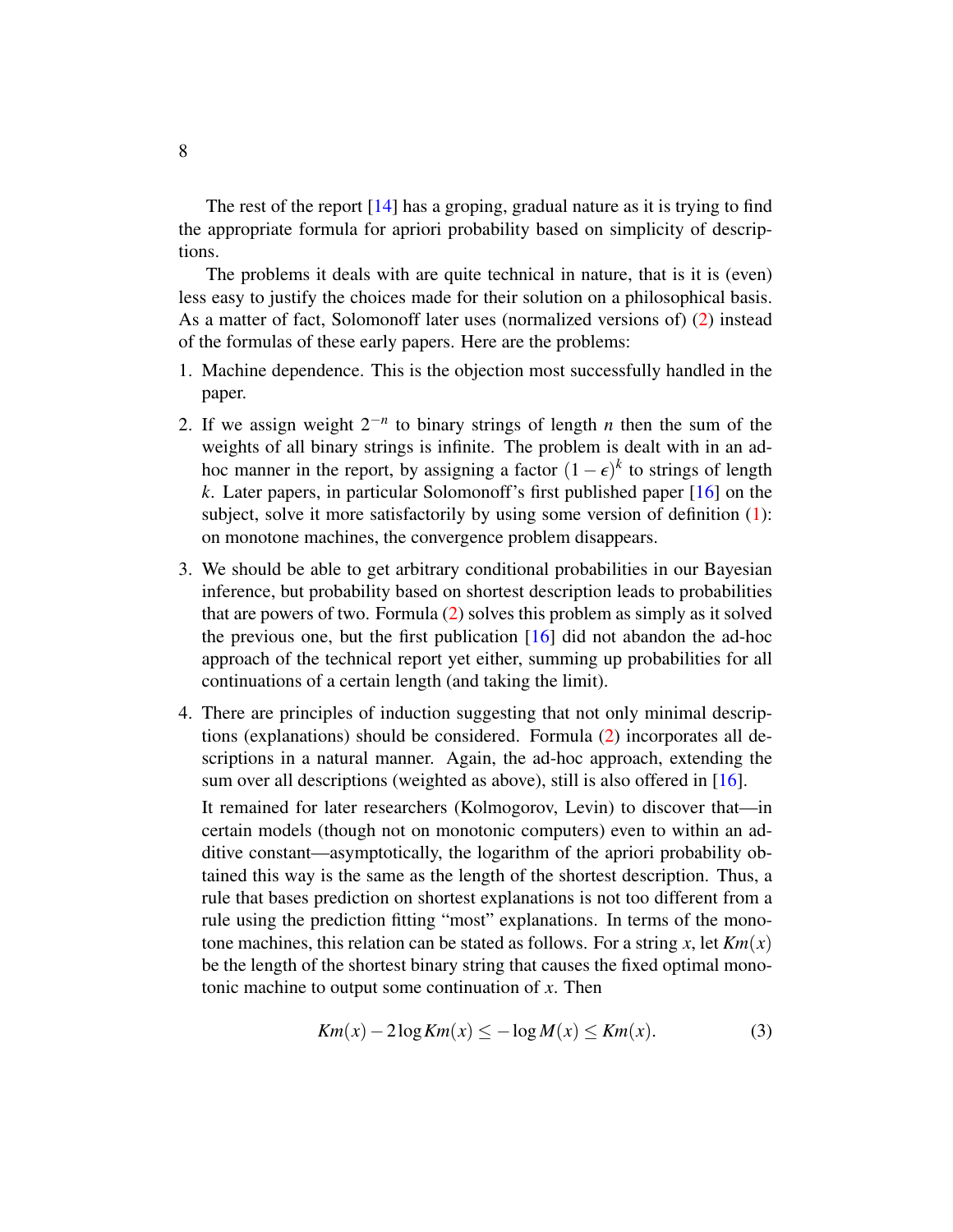The paper [\[16\]](#page-15-1) offers yet another definition of apriori probability, based on a combination of all possible computable conditional probabilities. The suggestion is tentative and overly complex, but its idea has been vindicated by Levin's theorem, in [\[27\]](#page-16-1), showing that the distribution  $M(x)$  dominates all other "lower semicomputable semimeasures" on the set of infinite sequences. (Levin did not invent the universal semimeasure  $M(x)$  as response to Solomoff's work, but rather as a natural technical framework for treating the properties of complexity and randomness.) Here, the *semimeasure* property requires, for all *x*, the inequalities  $M(x) \ge \sum_{b \in \Sigma} M(xb)$ , while  $M(\Lambda) \le 1$  for the empty string  $\Lambda$ . Lower semicomputability requires that  $M(x)$  is the limit of an increasing sequence of functions that is computable in a uniform way. A computable measure is certainly also a lower semicomputable semimeasure. The dominance property distinguishes Solomonoff's apriori probability among all lower semicomputable semimeasures. Levin's observation is crucial for all later theorems proved about apriori probability; Solomonoff made important use of it later.

The paper [\[17\]](#page-15-2) considers some simple applications of the prediction formulas, for the case when the sequence to be predicted is coming from tossing a (possibly biased) coin, and when it is coming from a stochastic context-free grammar. There are some computations, but no rigorous results.

## <span id="page-8-1"></span>5 The prediction theorem

Solomonoff wrote an important paper [\[18\]](#page-15-5) that is completely traditional in the sense of having a non-trivial theorem with a proof. The result serves as a justification of the prediction formula  $(2)$ . What kind of justifications are possible here? Clearly, not all sequences can be predicted succesfully, no matter what method is suggested. The two possibilities are:

- (i) Restrict the kind of sources from which the sequences may be coming, to a still sufficiently wide class.
- <span id="page-8-0"></span>(ii) Show that in an appropriate sense, your method is (nearly) as good as any other method, in some wide class of methods.

There is a wealth of research on inference methods considering a combination of both kinds of restriction simultaneously, showing typically that for example if a sequence is generated by methods restricted to a certain complexity class then a successful prediction method cannot be restricted to the same class.

Solomonoff's theorem restricts consideration to sources  $x_1x_2...$  with some computable probability distribution *P*. Over a finite alphabet Σ, let *P*(*x*) denote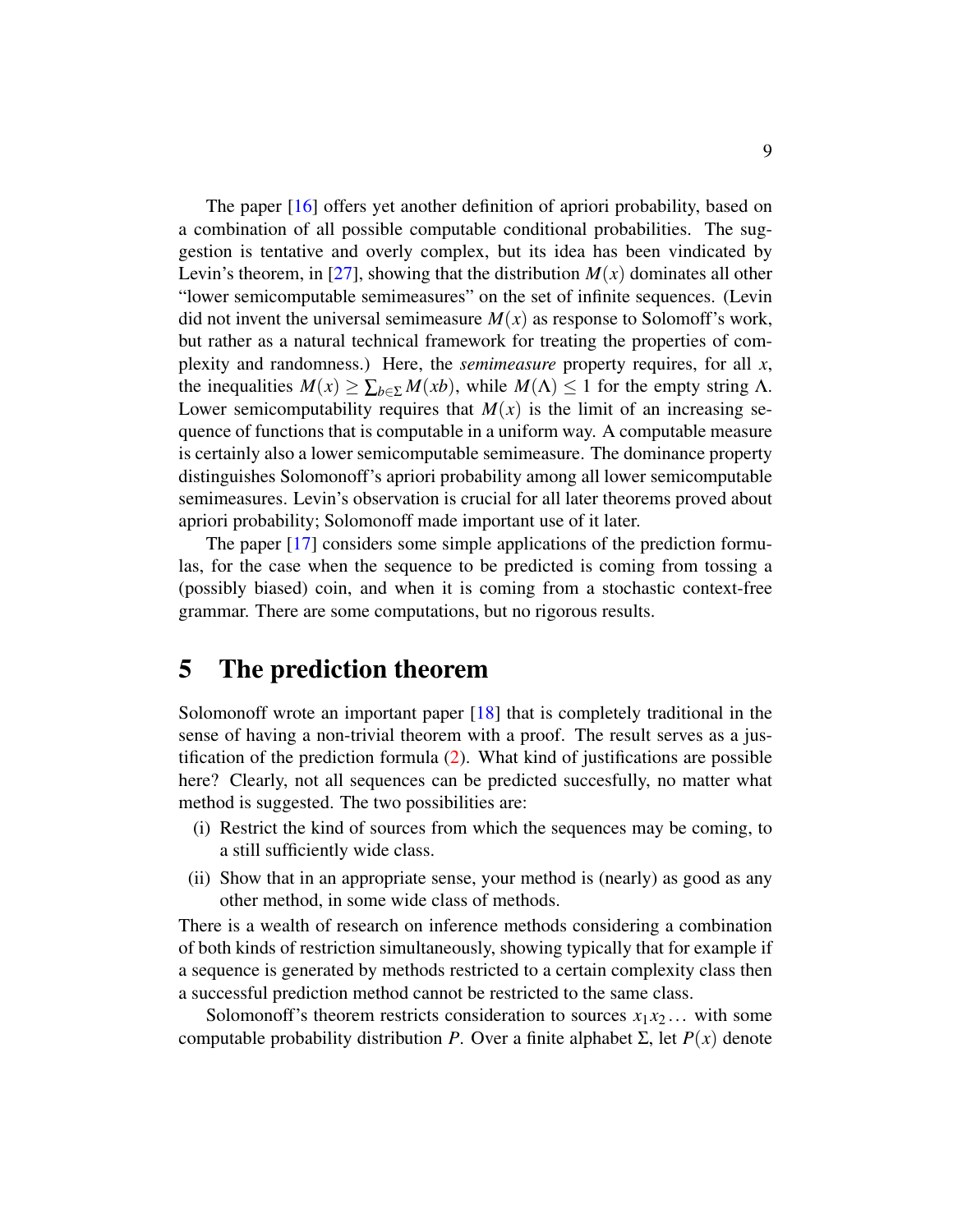the probability of the set of all infinite sequences starting with *x*, further for a letter *b* of the alphabet denote  $P(b|x) = P(xb)/P(x)$ . The theorem says that the formula  $M(b|x_1...x_n)$ , gets closer and closer to the conditional probability  $P(b|x_1...x_n)$  as *n* grows—closer for example in a mean square sense (and then also with *P*-probability 1). This is better than any classical predictive strategy can do. More explicitly, the value

$$
S_n = \sum_{x: |x|=n-1} \sum_{b \in \Sigma} P(x) (M(b|x) - P(b|x))^2
$$

is the expected error of the squared probability of the *n*th prediction if we use the universal *M* instead of the unknown *P*. Solomonoff showed  $\sum_{n=1}^{\infty} S_n < \infty$ . (The bound is essentially the complexity  $K(P)$  of *P* so it is relatively small for simple bound is essentially the complexity  $K(P)$ , of P, so it is relatively small for simple distributions *P*. There is no bound when *P* is not even computable.) Hence the expected squared error can be said to degrade faster then 1/*<sup>n</sup>* (provided the expectation is "smooth").

The set of *all* computable distributions is very wide. Consider for example a sequence  $x_1x_2...$  whose even-numbered binary digits are those of  $\pi$ , while its odd-numbered digits are random. Solomonoff's formula will converge to 1/<sup>2</sup> on the odd-numbered digits. On the even-numbered digits, it will get closer and closer to 1 if *b* equals the corresponding digit of  $\pi$ , and to 0 if it does not. By now, several alternative theorems, and amplifications on this convergence property have appeared: see for example [\[7,](#page-14-3) [5\]](#page-14-5).

The proof relies just on the fact that  $M(x)$  dominates all computable measures (even all lower semicomputable semimeasures). It generalizes therefore to any family of measures that has a dominating measure—in particular, to any countable family of measures.

Despite the attractiveness of the formula, its incorporation of such a number of classical principles, and the nice form of the theorem, it is still susceptible to a justified criticism: the formula is in a different category from the sources that it predicts: those sources are computable, while the formula is not  $(M(xy)/M(x))$  is the ratio of two lower semicomputable functions). But as mentioned above, the restrictions on the source and on the predictor cannot be expected to be the same, and at least Solomonoff's formula is brimming with philosophical significance.

The topic has spawned an elaborate theory of prediction in both static and reactive unknown environments, based on universal distributions with arbitrary loss bounds (rather than just the logarithmic loss) using extensions and variations of the proof method, inspiring information theorists such as Thomas M. Cover [\[4\]](#page-14-6). An example is the book by Marcus Hutter [\[5\]](#page-14-5). A related direction on prediction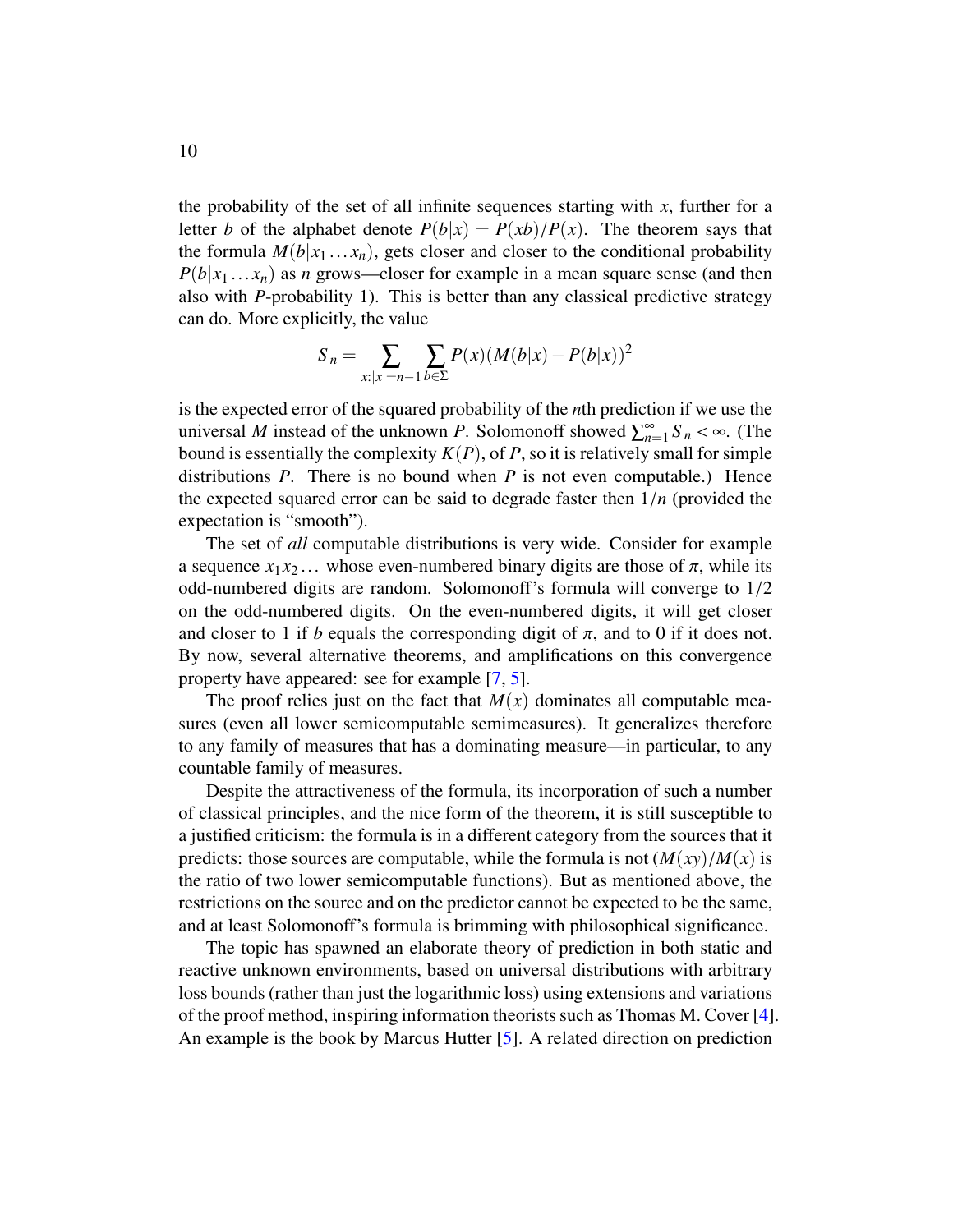and Kolmogorov complexity, using various loss bounds, going by the name of "predictive complexity", in a time-limited setting, was introduced by Vladimir G. Vovk (see [\[26\]](#page-16-2) and later works).

We noted that Solomonoff normalized his universal apriori distributions, in order to turn them into regular probability distributions. These normalizations make the theory less elegant since they take away the lower semicomputability property: however, Solomonoff never gave them up. And there is indeed no strong argument for the semicomputability of  $M(x)$  in the context of prediction. In about 1992, Robert M. Solovay proved that every normalization of the universal a priori semimeasure to a measure would change the relative probabilities of extensions by more than a constant (even incomputably large) factor. In a recent paper with a clever and appealing proof, Solomonoff [\[25\]](#page-16-3) proved that if we predict a computable measure with a the universal a priori semimeasure normalized according to his prescription, then the bad changes a la Solovay happen only with expectation going fast to 0 with growing length of the predicted sequence.

#### <span id="page-10-0"></span>6 Universal search

It was not until 1978, that Ray Solomonoff started to pay attention to the emerging field of computational complexity theory. In that year, Leonid Levin arrived in Boston, and they became friends. Levin had discovered NP problems around 1970, independently from Stephen Cook, and had shown the completeness of a small number of NP problems (independently of Richard Karp). For our present purpose, an NP problem is best viewed as a *search problem*. It is defined with the help of a *verification predicate*  $V(x, w)$ , where *x* is the *instance*, *w* is a potential *witness*, and  $V(x, w)$  is true if and only if the witness is accepted. We can assume that  $V(x, w)$  is computable in time linear in the size  $|x|$  of the instance *x* (in an appropriate computation model, see later). The problem is to decide for a given instance  $x$  whether there is any witness  $w$ , and if yes, to find one. As an example, consider the problem of finding a description of length *l* that computes a given string *x* within time *t* on some fixed machine *U*. Let  $x = U^{t}(p)$  mean that machine *U* computes *x* in time *t* from program *p*. The instance of the problem could be the string  $0^l 10^t 1x$ , and the verifier  $V(0^l 10^t 1x, p)$  would just check<br>whether  $|p| \le l$  and  $U^t(n) = x$ whether  $|p| \leq l$  and  $U^{t}(p) = x$ .

Levin's paper [\[6\]](#page-14-7) announces also a theorem that has no counterpart in the works of Cook and Karp: the existence of an algorithm that finds a witness to an NP-complete problem in time optimal to within a multiplicative constant.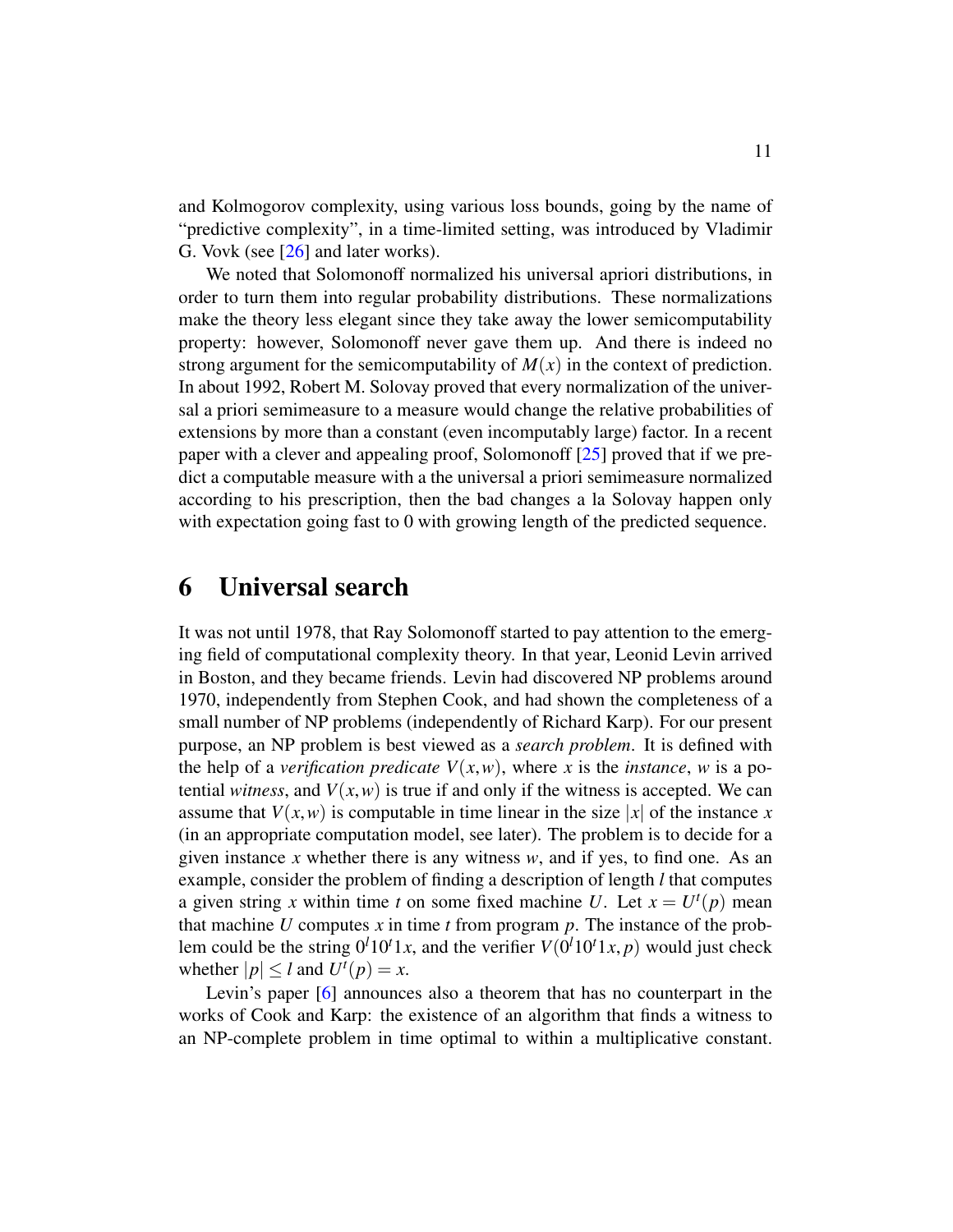Theoretically, this result is quite interesting: from then on, one could say that the question has not been *how* to solve any NP problem efficiently, only *what* is the complexity of Levin's algorithm. If there is a theorem that it works in time  $g(|x|)$ , then of course also the problem of whether there is any witness at all becomes decidable in time  $g(|x|)$ .

Levin's paper gave no proof for this theorem (a proof can be found now, for example, in [\[7\]](#page-14-3)). There is a natural, approximate idea of the proof, though. What is special about an NP problem is that once a potential witness is guessed, it is always possible to check it efficiently. Therefore it does not harm much (theoretically, that is as long as we are willing to tolerate multiplicative constants) a good solution algorithm  $A(x)$  if we mix it with some other ones that just make wild guesses. Let  $\rho_1, \rho_2, \ldots$  be any computable sequence of positive numbers with  $\sum_i \rho_i \leq 1$ . We could list *all* possible algorithms  $A_1, A_2, \ldots$ , in some order, and run them *simultaneously*, making a step of algorithm  $A_i$  in a fraction  $\rho_i$  of the time. At any time if some algorithm  $A_i$  proposes a witness we check it. In the time. At any time, if some algorithm  $A_i$  proposes a witness we check it. In this way, if any algorithm  $A_i$  finds witnesses in time  $g(|x|)$  then the universal algorithm finds it in time  $\rho_i^{-1}$ <br>multiplicative constant  $i<sup>-1</sup>g(|x|)$ : this is what is meant by optimality within a multiplicative constant.

In order to actually achieve the multiplicative constant in his theorem, Levin indicated that the machine model *U* has to be of a "random access" type: more precisely, of a type introduced by Kolmogorov and Uspensky and related to the "pointer machine" of Schönhage. He also introduced a variant of description complexity  $Kt(w) = \min_{t,z:U^{t}(z)=w} |z| + \log t$  in which a penalty of size  $\log t$  is built in for the running time *t* of the program *z* outputting the sequence *w* on the universal machine *U*. A more careful implementation of Levin's algorithm (like the one given later by Solomonoff) tries the candidate witnesses *w* essentially as ordered by their complexity *Kt*(*w*).

Up to now, Levin's optimal algorithm has not received much attention in the computational complexity literature. In its present form, it does not seem practical, since the multiplicative constant  $\rho_z^{-1}$  is exponential in the length of the program z. (For time bounds provable in a reasonable sense. Hutter reduced the program *z*. (For time bounds provable in a reasonable sense, Hutter reduced the multiplicative constant to 5, but with a tremendous additive constant [\[7\]](#page-14-3). His algorithm depends on the formal system in which the upper bounds are proved, and its bound is not necessarily provable in the same system.) But Solomonoff appreciated it greatly, since in computing approximations to his apriori probability, this seems still the best that is available. He gave detailed implementations of the optimal search (giving probably the first written proof of Levin's theorem), in its application to computing algorithmic probability [\[19,](#page-15-6) [21\]](#page-15-7). These did not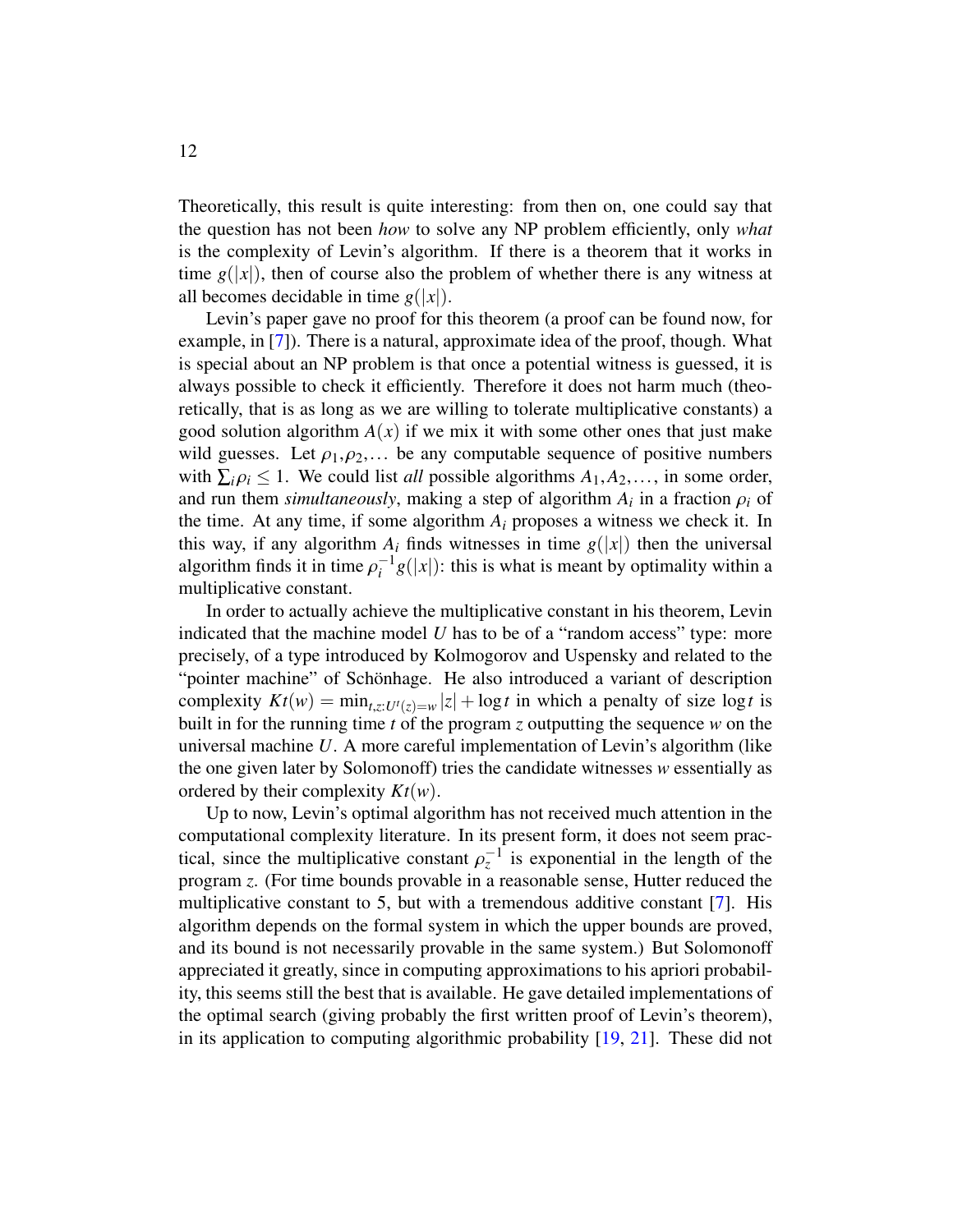result in new theorems, but then Solomonoff had always been more interested in practical learning algorithms. In later projects (for example [\[22\]](#page-16-4)) aimed at practical prediction, he defines as the *conceptual jump size* CJS of the program *z* the quantity  $t_z/p_z$ , where  $p_z$  is some approximation to the apriori probability of z and t is its running time. The logarithm of the concentual jump size and of *z*, and  $t_z$  is its running time. The logarithm of the conceptual jump size and Levin's  $Kt(w)$  are clearly related.

#### <span id="page-12-0"></span>7 Training sequences

Solomonoff continued to believe in the existence of a learning algorithm that one should find. He considered the approach used for example in practical speech recognition misguided: the algorithm there may have as many as 2000 tuneable real number parameters. In the 1990s, he started a company to predict stock performance on a scientific basis provided by his theories. Eventually, he dropped the venture claiming that "convergence was not fast enough."

In a number of reports: [\[13,](#page-15-8) [15,](#page-15-9) [20,](#page-15-10) [22,](#page-16-4) [9,](#page-14-8) [24\]](#page-16-5), universal search as described above is only a starting point for an array of approaches, that did not lead to new theorems, but were no less dear to Ray's heart for that. What we called "program" above can alternatively be called a "problem solving technique", or a "concept". This part of Ray's work was central for him; but the authors of the present article are closer to mathematics than to the experimental culture of artificial intelligence, therefore the evaluation poses challenges for them. We hope that the AI community will perform a less superficial review of this part of the oevre than what we can offer here.

Learning proceeds in stages, where each stage includes universal search. The conceptual jump size CJS introduced above (see [\[9\]](#page-14-8)) continues to play a central role. Now, "probability" is used in the sense of the probability assigned by the best probabilistic model we can find in the available time for the given data. There is also an update process introducing more and more complex concepts. The concepts found useful on one stage are promoted to the status of primitives of a new language for the next stage, allowing to form more complex composite concepts (and goals). They are combined in various ways, assigning preliminarily just product probability to the composite concept. If a composite concept proves applicable with a probability beyond this initial value, it will be turned it into a new building block (with a corresponding larger probability). In this way, one hopes to alleviate the problem of excessively large multiplicative constants of universal search (see [\[21\]](#page-15-7)).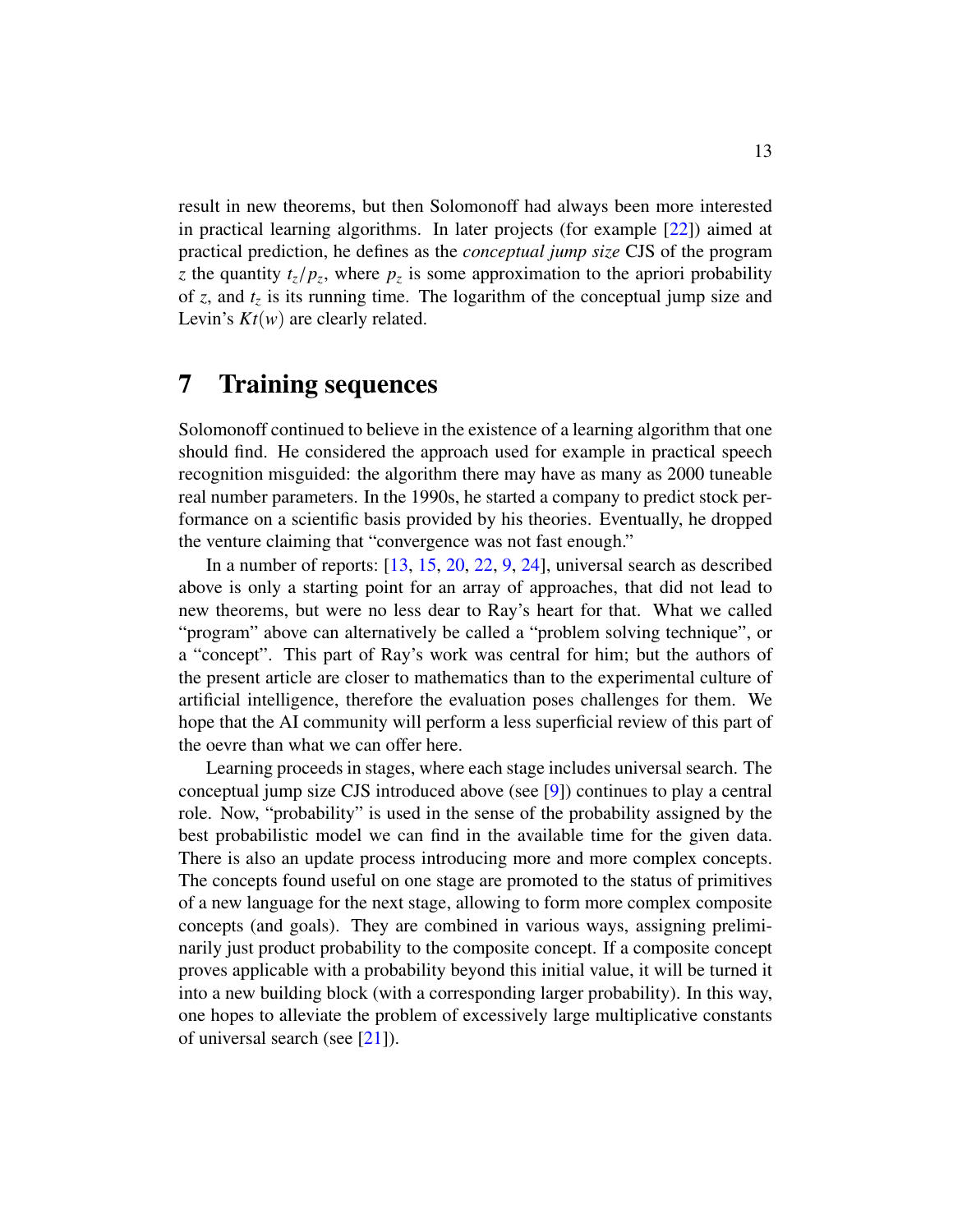Ray did not limit inductive inference to a model where a learner is presented a stream of experimental results. He realized that in practice, a lot of learning happens in a much more controlled situation, where there is a "teacher" (or several). Now, *supervised learning* is a well-studied set of models: in this, a teacher provides answers to some set of questions that the learner can ask. In Solomonoff's model, the teacher also *orders* the questions in increasing conceptual jump size, facilitating thereby the above concept-building process. Already the report [\[13\]](#page-15-8) sketches a system designed to recognize more and more complex patterns, as it is being fed a sequence of examples of gradually increasing complexity.<sup>1</sup> Ray spent many years working out some examples in which a learning algorithm interacts with a training sequence. The examples were of the type of learning a simple language, mainly the language of arithmetic expressions. By now, there are systems in AI experimenting with learning based on universal optimal search: see Schmidhuber in [\[12\]](#page-15-11) and other works.

We are not aware of any *theoretical* study that distinguishes the kind of knowledge that the teacher can transmit directly from the one that the student must relearn individually, and for which the teacher can only guide: order problems by complexity, and check the student answers. The teacher may indeed be in conscious possession of a network of concepts and algorithms, along with estimates of their "conceptual jump size", and we should assume that she communicates to the student directly everything she can. (The arithmetic algorithms, Ray's main example, can certainly be fed into a machine without need for learning.) But it appears that in typical realistic learning, the directly, symbolically transferable material is only a very incomplete projection of the mental models that every pupil needs to build for himself.

<sup>&</sup>lt;sup>1</sup>Marvin Minsky considers that the practical potential of the pattern recognition algorithms in this work of Ray still has not received the attention it deserves.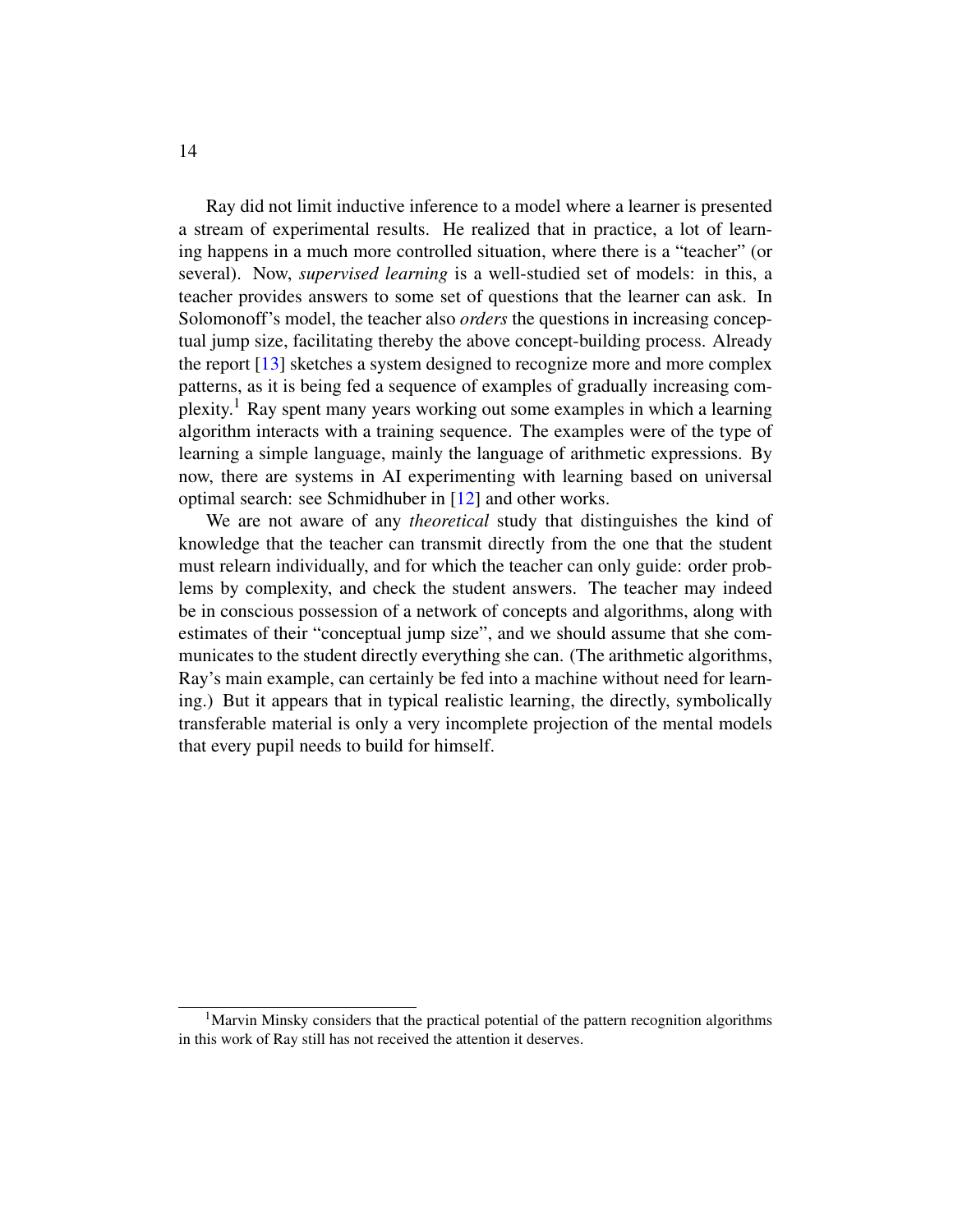# Bibliography

- <span id="page-14-1"></span>[1] Rudolf Carnap. *Logical Foundations of Probability*. University of Chicago Press, 1950. [1,](#page-0-0) [4](#page-5-1)
- <span id="page-14-2"></span>[2] Gregory J. Chaitin. On the length of programs for computing binary sequences, II. *Journal of the ACM*, 16:145–159, 1969. [1](#page-0-0)
- <span id="page-14-4"></span>[3] Noam Chomsky. Three models for the description of language. *IRE Trans. Inform. Theory*, 2(3):113–124, September 1956. [2](#page-2-0)
- <span id="page-14-6"></span>[4] Thomas M. Cover. Universal gambling schemes and the complexity measures of Kolmogorov and Chaitin. In J. K. Skwirzynski, editor, *The Impact of Processing Techniques on Communication*, pages 23–33. Martinus Nijhoff, 1985. Stanford University Statistics Department Technical Report # 12, 1974. [5](#page-8-0)
- <span id="page-14-5"></span>[5] Marcus Hutter. *Universal Artificial Intelligence: Sequential Decisions Based on Algorithmic Probability*. Springer-Verlag, Berlin, 2005. [5](#page-8-0)
- <span id="page-14-7"></span>[6] Leonid A. Levin. Universal sequential search problems. *Problems of Inform. Transm.*, 9(3):255–256, 1973. [6](#page-10-0)
- <span id="page-14-3"></span>[7] Ming Li and Paul M. B. Vitányi. *Introduction to Kolmogorov Complexity and its Applications (Third edition)*. Springer Verlag, New York, 2008. [1,](#page-0-0) [5,](#page-8-0) [6](#page-10-0)
- <span id="page-14-0"></span>[8] Marvin L. Minsky. Problems of formulation for artificial intelligence. In R. E. Bellman, editor, *Proceedings of the Fourteenth Symposium in Applied Mathematics*, pages 35–45, New York, 1962. American Mathematical Society. [1](#page-0-0)
- <span id="page-14-8"></span>[9] Wolfgang Paul and Raymond J. Solomonoff. Autonomous theory building systems. In P. Bock, M. Loew, and M. Richter, editors, *Neural Networks and Adaptive Learning*, pages 1–13, Schloss Reisenburg, 1990. [7](#page-12-0)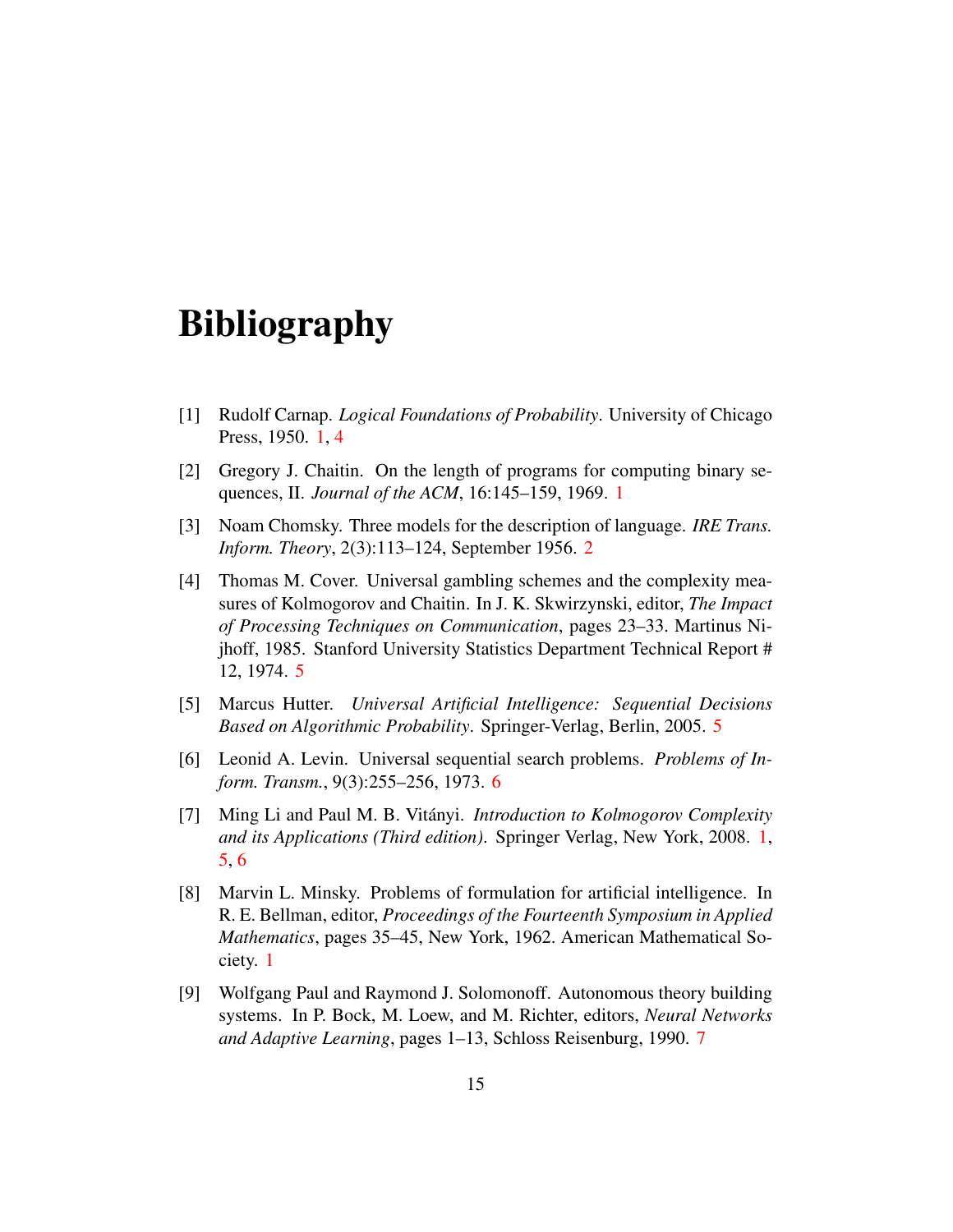- <span id="page-15-3"></span>[10] Jorma J. Rissanen. A universal prior for integers and estimation by minimal discription length. *Annals of Statistics*, 11(2):416–431, 1983. [1](#page-0-0)
- <span id="page-15-4"></span>[11] Jorma J. Rissanen. *Stochastic Complexity in Statistical Inquiry*. World Scientific, London, U.K., 1989. [1](#page-0-0)
- <span id="page-15-11"></span>[12] Jürgen Schmidhuber. Optimal ordered problem solver. *Machine Learning*, 54:211–254, 2004. [7](#page-12-0)
- <span id="page-15-8"></span>[13] Raymond J. Solomonoff. An inductive inference machine. In *IRE Convention Record, Section on Information Theory*, pages 56–62, New York, 1957. Author's institution: Technical Research Group, New York 3, N.Y. [7](#page-12-0)
- <span id="page-15-0"></span>[14] Raymond J. Solomonoff. A preliminary report on a general theory of inductive inference. Technical report, Zator Company, Cambridge, MA, 1960. Technical report ZTB-138. [1,](#page-0-0) [2,](#page-2-0) [4](#page-5-1)
- <span id="page-15-9"></span>[15] Raymond J. Solomonoff. Training sequences for mechanized induction. In M. Yovits, editor, *Self-organizing systems*, 1961. [7](#page-12-0)
- <span id="page-15-1"></span>[16] Raymond J. Solomonoff. A formal theory of inductive inference I. *Information and Control*, 7:1–22, 1964. [1,](#page-0-0) [2,](#page-2-0) [2,](#page-7-0) [3,](#page-7-1) [4,](#page-7-2) [4](#page-7-3)
- <span id="page-15-2"></span>[17] Raymond J. Solomonoff. A formal theory of inductive inference II. *Information and Control*, 7:225–254, 1964. [1,](#page-0-0) [2,](#page-2-0) [4](#page-7-3)
- <span id="page-15-5"></span>[18] Raymond J. Solomonoff. Complexity-based induction systems: Comparisons and convergence theorems. *IEEE Transactions on Information Theory*, IT-24(4):422–432, July 1978. [5](#page-8-1)
- <span id="page-15-6"></span>[19] Raymond J. Solomonoff. Optimum sequential search. Technical report, Oxbridge Research, Cambridge, MA, 1984. [6](#page-10-0)
- <span id="page-15-10"></span>[20] Raymond J. Solomonoff. Perfect training sequences and the costs of corruption - a progress report on inductive inference research. Technical report, Oxbridge Research, Cambridge, MA, 1984. [7](#page-12-0)
- <span id="page-15-7"></span>[21] Raymond J. Solomonoff. The application of algorithmic probability to problems in artificial intelligence. In L. N. Kanal and J. F. Lemmer, editors, *Uncertainty in Artificial Intelligence*, Advances in Cognitive Science, AAAS Selected Symposia, pages 473–491, North-Holland, 1986. Elsevier. [6,](#page-10-0) [7](#page-12-0)